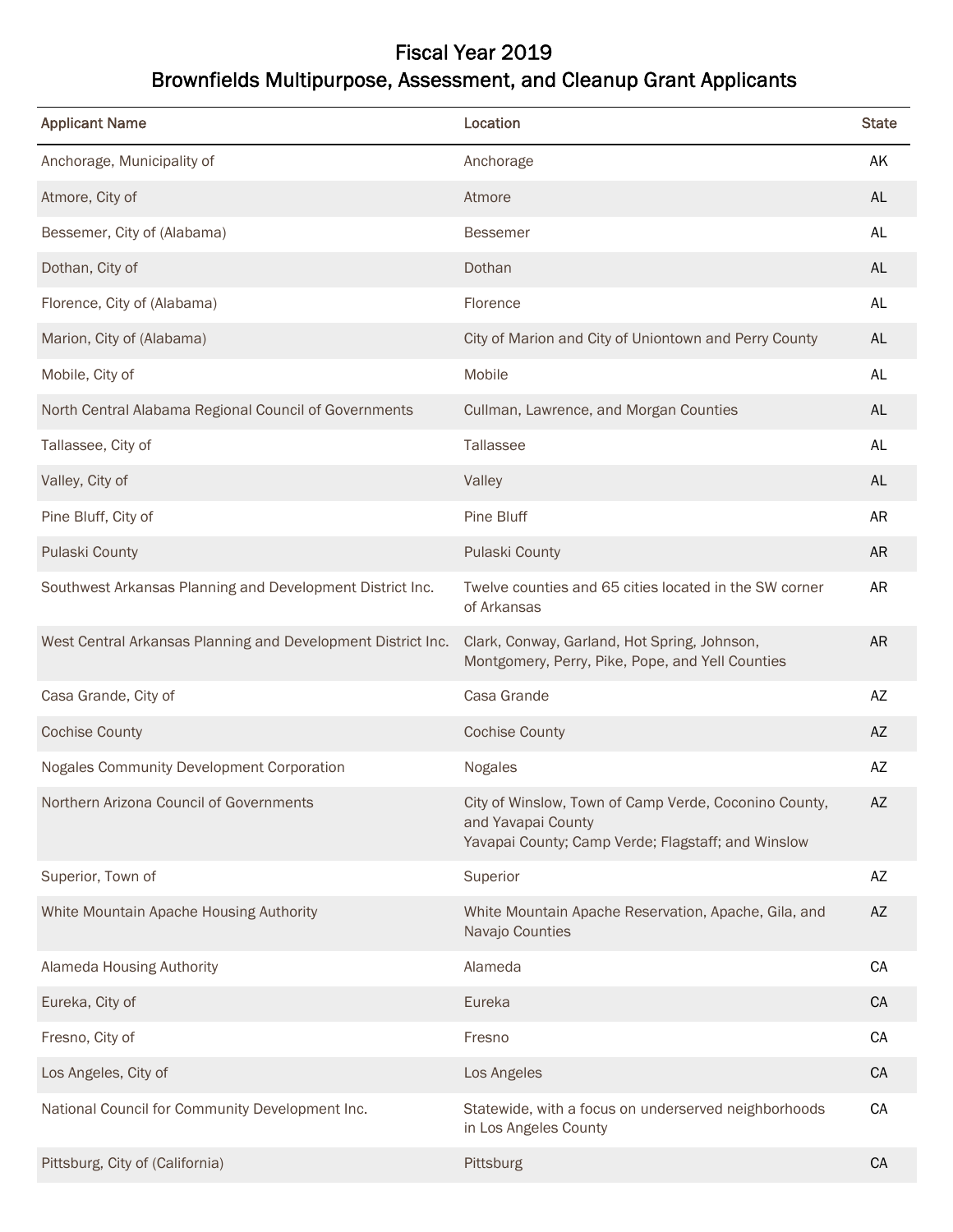| <b>Applicant Name</b>                              | Location                                                                       | <b>State</b>  |
|----------------------------------------------------|--------------------------------------------------------------------------------|---------------|
| Salinas, City of                                   | Salinas                                                                        | CA            |
| <b>Tolowa Dee-ni' Nation</b>                       | <b>Smith River</b>                                                             | CA            |
| Yurok Indian Housing Authority                     | Cities of Eureka, Aracata, McKinletville, Hoopa, Crescent<br>City, and Klamath | CA            |
| Yurok Tribe of the Yurok Reservation               | Yurok Indian Reservation in Del Norte and Humboldt<br>Counties                 | CA            |
| Adams County (Colorado)                            | <b>Adams County</b>                                                            | CO            |
| Aurora, City of (Colorado)                         | Aurora                                                                         | CO            |
| Brush Area Chamber of Commerce Foundation, Inc.    | <b>Brush</b>                                                                   | CO            |
| Colorado Springs, City of                          | <b>Colorado Springs</b>                                                        | CO            |
| Dinosaur, Town of                                  | Dinosaur                                                                       | CO            |
| Idaho Springs, City of                             | <b>Idaho Springs</b>                                                           | CO            |
| La Junta, City of                                  | La Junta                                                                       | <sub>CO</sub> |
| Sheridan, City of (Colorado)                       | Sheridan                                                                       | CO            |
| Ansonia, City of                                   | Ansonia                                                                        | <b>CT</b>     |
| Capitol Region Council of Governments              | <b>Hartford and Tolland Counties</b>                                           | <b>CT</b>     |
| Connecticut Brownfield Land Bank Inc.              | Derby, Ansonia, Waterbury, and Torrington                                      | <b>CT</b>     |
| East Hampton, Town of                              | East Hampton                                                                   | <b>CT</b>     |
| Goodwin College, Inc.                              | East Hartford                                                                  | <b>CT</b>     |
| Meriden, City of                                   | Meriden                                                                        | <b>CT</b>     |
| Middletown, City of (Connecticut)                  | Middletown                                                                     | <b>CT</b>     |
| Norwalk Redevelopment Agency                       | Norwalk                                                                        | CT            |
| Plainfield, Town of                                | Plainfield                                                                     | CT            |
| Shelton, City of                                   | Shelton                                                                        | <b>CT</b>     |
| Southeastern Connecticut Council of Governments    | Towns of Bozrah, Lisbon, and Sprague                                           | <b>CT</b>     |
| Stafford, Town of                                  | Stafford                                                                       | <b>CT</b>     |
| Stratford, Town of                                 | Stratford                                                                      | <b>CT</b>     |
| <b>Waterbury Development Corporation</b>           | Waterbury                                                                      | <b>CT</b>     |
| Community Housing and Empowerment Connections Inc. | Wilmington                                                                     | DE            |
| Wilmington, City of                                | Wilmington                                                                     | DE            |
| Brooksville, City of                               | <b>Brooksville</b>                                                             | <b>FL</b>     |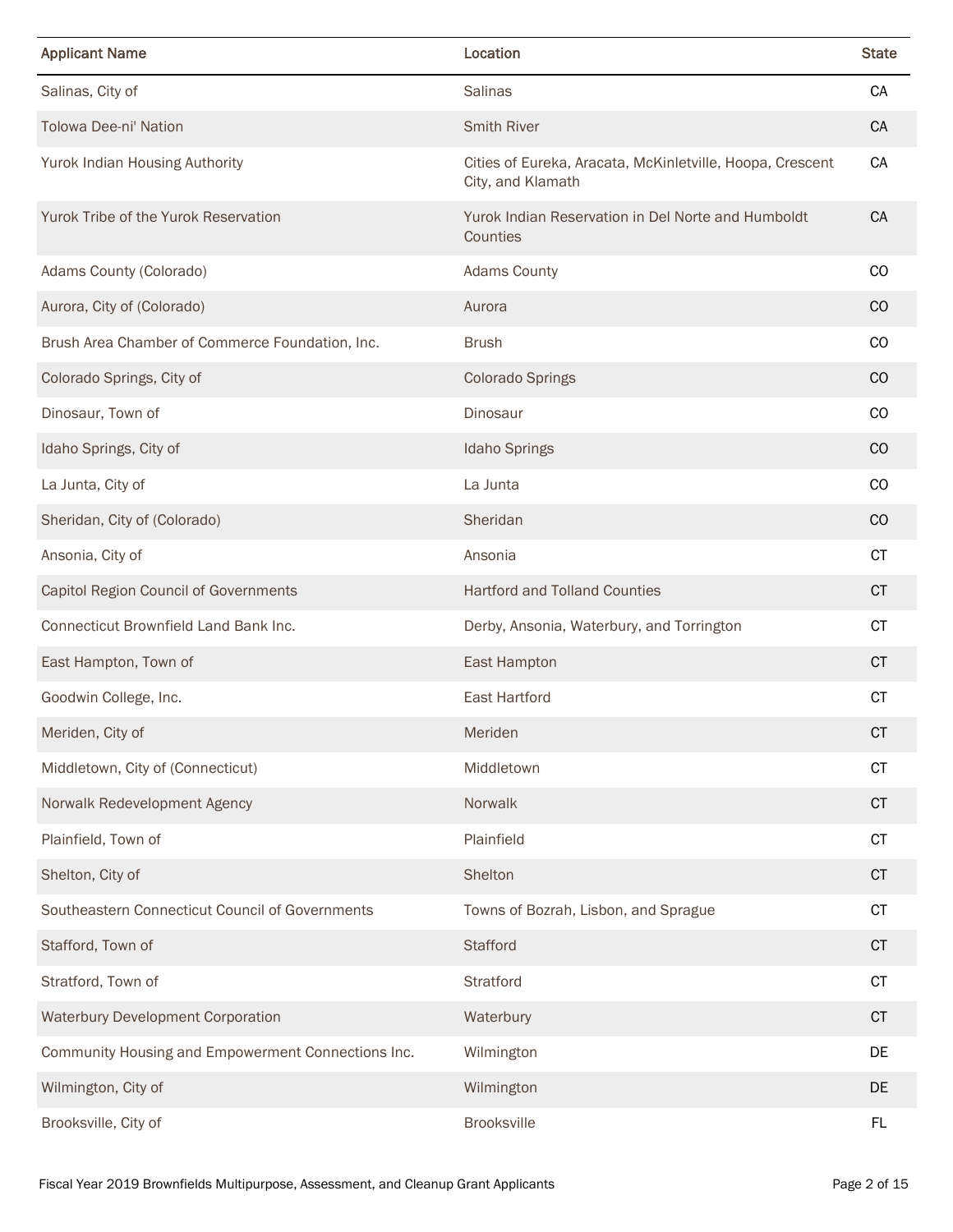| <b>Applicant Name</b>                                        | Location                                                                       | <b>State</b> |
|--------------------------------------------------------------|--------------------------------------------------------------------------------|--------------|
| Central Florida Regional Planning Council                    | <b>Winter Haven</b>                                                            | <b>FL</b>    |
| Clearwater, City of                                          | Clearwater                                                                     | FL           |
| Daytona Beach, City of                                       | Daytona Beach                                                                  | <b>FL</b>    |
| East Central Florida Regional Planning Council               | Florida Orange Blossom Trail (Apopka, Eustis, Orlando,<br>and Kissimmee)       | FL           |
| <b>Escambia County</b>                                       | <b>Escambia County</b>                                                         | <b>FL</b>    |
| Florida Alliance of Community Development Corporations, Inc. | Tampa, Sanford, and Wimauma                                                    | <b>FL</b>    |
| Florida Community Loan Fund                                  | Statewide, with priority sites in Havana and Wauchula                          | FL.          |
| Fort Myers, City of                                          | Fort Myers                                                                     | FL           |
| Habitat of Humanity of Florida                               | Tampa, Plant City, Fort Walton Beach, Green Cove<br>Springs, and Jensen Beach  | <b>FL</b>    |
| Haines City, City of                                         | <b>Haines City</b>                                                             | FL           |
| Jacksonville, City of                                        | Jacksonville                                                                   | <b>FL</b>    |
| <b>Manatee County</b>                                        | Manatee County, City of Bradenton, and City of Palmetto                        | FL           |
| Merritt Island Redevelopment Agency                          | <b>Brevard County</b>                                                          | <b>FL</b>    |
| New Smyrna Beach, City of                                    | City of New Smyrna Beach, City of Edgewater, and City of<br>Oak Hill           | FL           |
| Palatka, City of                                             | Palatka                                                                        | <b>FL</b>    |
| Palm Bay, City of                                            | Palm Bay                                                                       | FL           |
| Palm Beach County                                            | Palm Beach County                                                              | <b>FL</b>    |
| <b>Pinellas County</b>                                       | <b>Pinellas County</b>                                                         | FL.          |
| Tampa, City of                                               | Tampa                                                                          | FL.          |
| <b>Treasure Coast Regional Planning Council</b>              | Ft. Pierce, Rio, Port Salerno, and the Northwest-<br>Progresso Flagler Heights | FL.          |
| University Area Community Development Corporation Inc.       | Tampa                                                                          | FL.          |
| Atlanta Development Authority d/b/a Invest Atlanta           | Atlanta                                                                        | GA           |
| Bainbridge and Decatur County Development Authority          | City of Bainbridge and Decatur County                                          | GA           |
| Brunswick, City of (Georgia)                                 | <b>Brunswick</b>                                                               | GA           |
| Chamblee, City of                                            | Chamblee                                                                       | GA           |
| College Park Business and Industrial Development Authority   | <b>College Park</b>                                                            | GA           |
| College Park, City of                                        | <b>College Park</b>                                                            | GA           |
| <b>Columbus Consolidated Government</b>                      | Columbus                                                                       | GA           |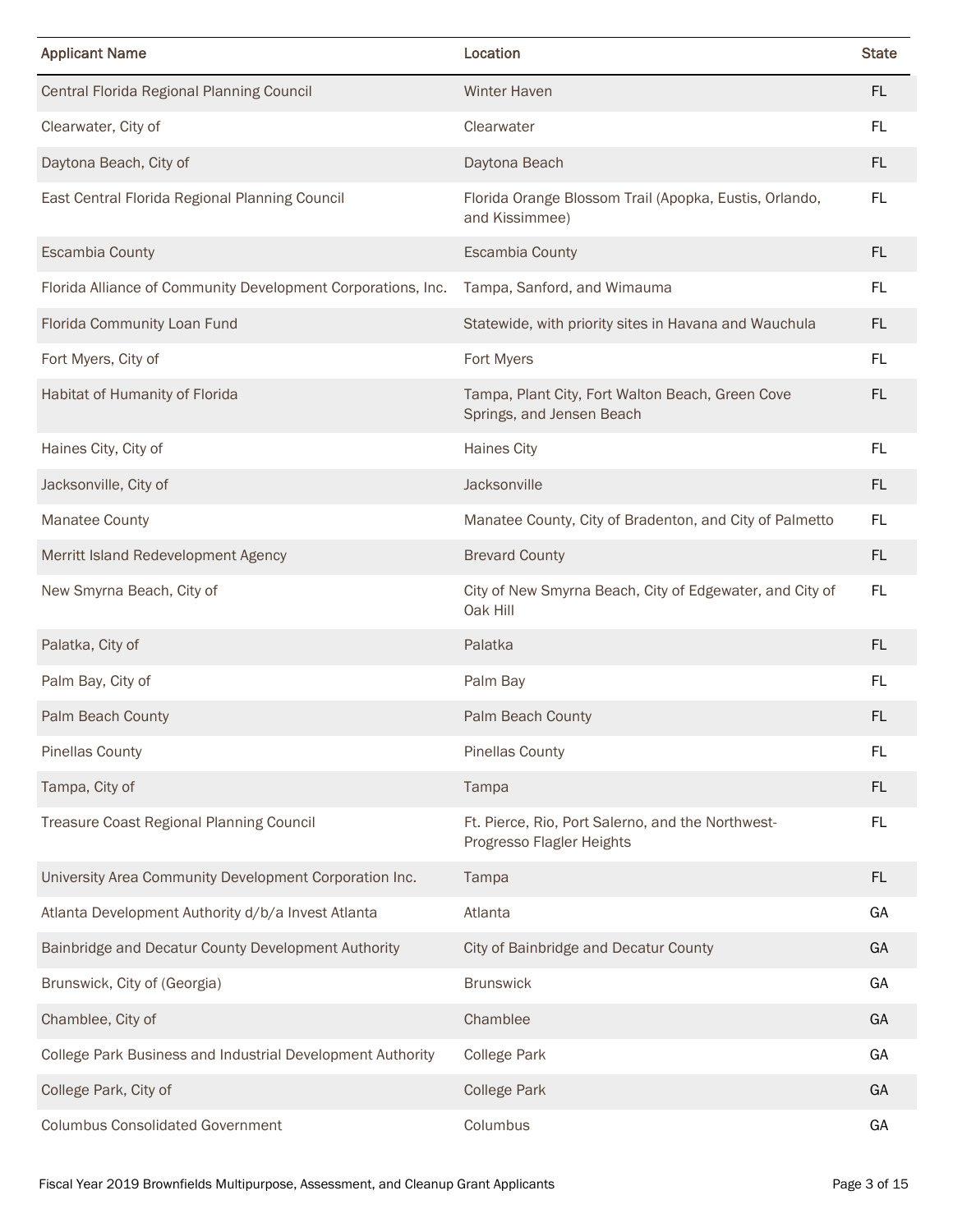| <b>Applicant Name</b>                                                  | Location                                              | <b>State</b> |
|------------------------------------------------------------------------|-------------------------------------------------------|--------------|
| Douglas County (Georgia)                                               | Douglas County, Cities of Douglasville and Villa Rica | GA           |
| Downtown Development Authority of Albany                               | Albany                                                | GA           |
| East Point, City of                                                    | East Point                                            | GA           |
| Hawkinsville, City of                                                  | Hawkinsville                                          | GA           |
| Macon-Bibb County                                                      | Macon-Bibb County                                     | GA           |
| Mitchell County Development Authority                                  | Camilla                                               | GA           |
| New Ventures Inc.                                                      | LaGrange                                              | GA           |
| River Valley Regional Commission                                       | Crisp, Dooly, Macon, and Sumter Counties              | GA           |
| <b>Stephens County Development Authority</b>                           | <b>Stephens County</b>                                | GA           |
| Westside Revitalization Acquisitions LLC                               | Atlanta                                               | GA           |
| <b>Guam Environmental Protection Agency</b>                            | Tiyan, Barrigada                                      | GU           |
| Council Bluffs, City of                                                | <b>Council Bluffs</b>                                 | IA           |
| Dubuque, City of                                                       | Dubuque                                               | IA           |
| Fort Dodge, City of                                                    | Fort Dodge                                            | IA           |
| Maquoketa, City of                                                     | Maquoketa                                             | IA           |
| Oskaloosa, City of                                                     | Oskaloosa                                             | IA           |
| Resource Conservation & Development for Northeast Iowa Inc. West Union |                                                       | IA           |
| Canyon County                                                          | Canyon County                                         | ID           |
| Nez Perce Tribe                                                        | Nex Perce Reservation, Lapwai                         | ID           |
| Ponderay, City of                                                      | Ponderay                                              | ID           |
| Chicago Southwest Development Corporation                              | Southside of Chicago                                  | IL           |
| Chicago, City of                                                       | Chicago                                               | IL           |
| Decatur, City of (Illinois)                                            | Decatur                                               | IL           |
| Friends of Fort Massac                                                 | Metropolis                                            | IL           |
| Harrisburgh, City of (Illinois)                                        | Harrisburgh                                           | IL           |
| Homewood, Village of                                                   | Homewood                                              | $\sf IL$     |
| North Chicago, City of                                                 | North Chicago                                         | IL           |
| Ottawa, City of                                                        | Ottawa                                                | IL           |
| Peoria, City of (Illinois)                                             | Peoria                                                | IL           |
| Rochelle, City of                                                      | Rochelle                                              | IL           |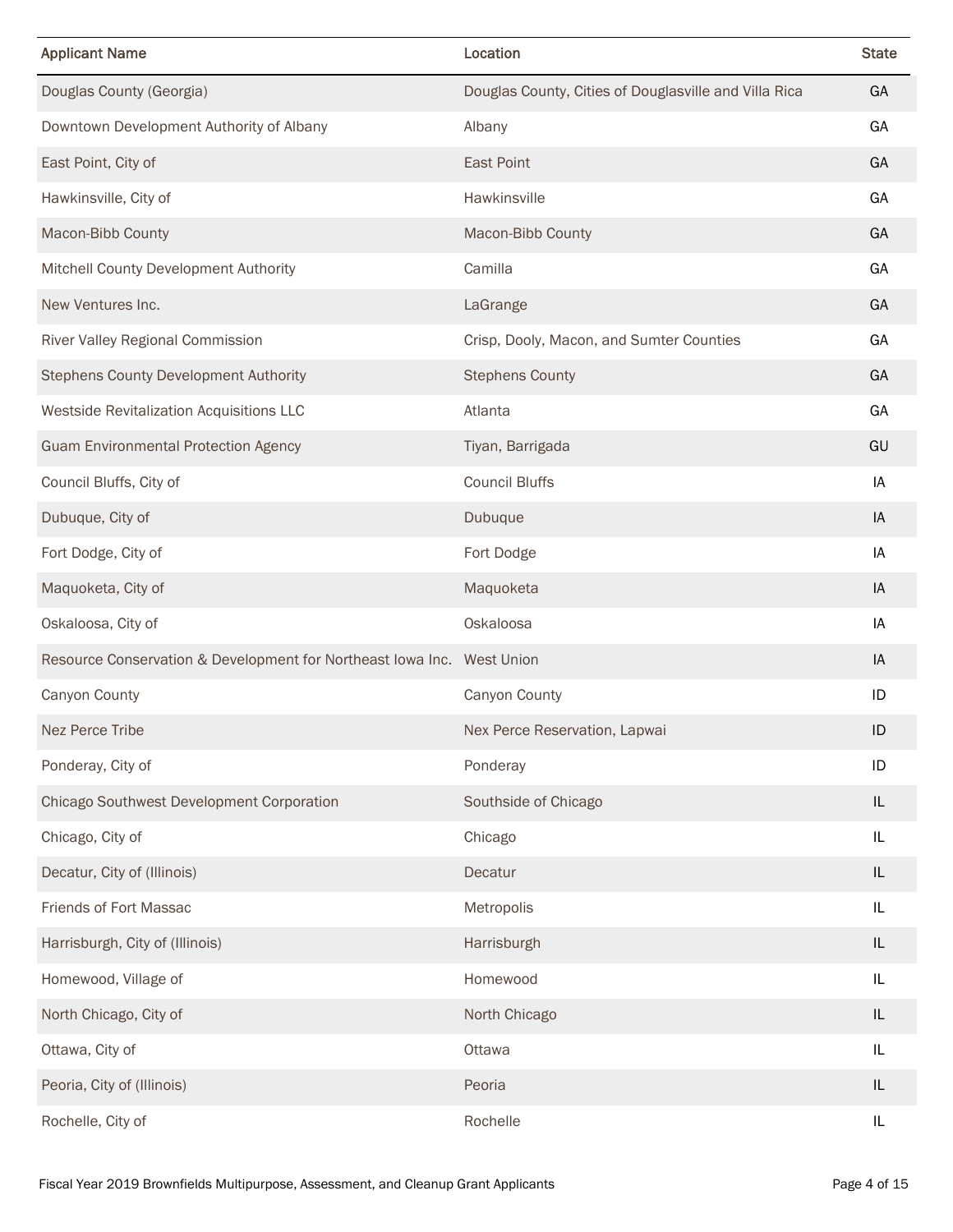| <b>Applicant Name</b>                                                                | Location                                               | <b>State</b> |
|--------------------------------------------------------------------------------------|--------------------------------------------------------|--------------|
| Rock Falls, City of                                                                  | <b>Rock Falls</b>                                      | IL           |
| Rockford, City of                                                                    | Rockford                                               | IL           |
| South Beloit, City of                                                                | South Beloit                                           | IL           |
| Sterling, City of                                                                    | <b>Sterling</b>                                        | IL           |
| Streator, City of                                                                    | <b>Streator</b>                                        | IL           |
| Waukegan Port District                                                               | Waukegan                                               | IL           |
| Waukegan, City of                                                                    | Waukegan                                               | IL           |
| Butler, City of (Indiana)                                                            | <b>Butler</b>                                          | IN           |
| Columbia City Redevelopment Commission                                               | Columbia City                                          | IN           |
| Fort Wayne, City of                                                                  | Fort Wayne                                             | IN           |
| Franklin, City of                                                                    | Franklin                                               | IN           |
| Gary Redevelopment Commission                                                        | Gary                                                   | IN           |
| Greenfield, City of (Indiana)                                                        | Greenfield                                             | IN           |
| Indianapolis, City of                                                                | Indianapolis                                           | IN           |
| Kokomo, City of                                                                      | Kokomo                                                 | IN           |
| Lawrence, City of (Indiana)                                                          | Lawrence                                               | IN           |
| Lawrenceburg, City of                                                                | Lawrenceburg/Aurora Downtown Riverway District         | IN           |
| Lebanon, City of                                                                     | Lebanon                                                | IN           |
| Martindale Brightwood Community Development Corporation                              | Indianapolis                                           | IN           |
| Michiana Area Council of Governments                                                 | Elkhart, Marshall, Kosciusko, and St. Joseph Counties  | IN           |
| Northwestern Indiana Regional Planning Commission                                    | Gary, Hammond, and East Chicago                        | IN           |
| Portland, City of                                                                    | Portland                                               | IN           |
| River Hills Economic Development District and Regional<br><b>Planning Commission</b> | Clark, Harrison, Floyd, Scott, and Washington Counties | IN           |
| River Ridge Development Authority                                                    | Charlestown                                            | IN           |
| Southern Indiana Development Commission                                              | Daviess, Greene, Knox, Lawrence and Martin Counties    | IN           |
| Sullivan, City of                                                                    | Sullivan                                               | IN           |
| Terre Haute, City of                                                                 | <b>Terre Haute</b>                                     | IN           |
| Wabash River Enhancement Corporation                                                 | Lafayette                                              | IN           |
| West Central Indiana Economic Development District Inc.                              | Clay, Parke, Sullivan, and Vermillion Counties         | IN           |
| Beattyville, City of                                                                 | Beattyville                                            | KY           |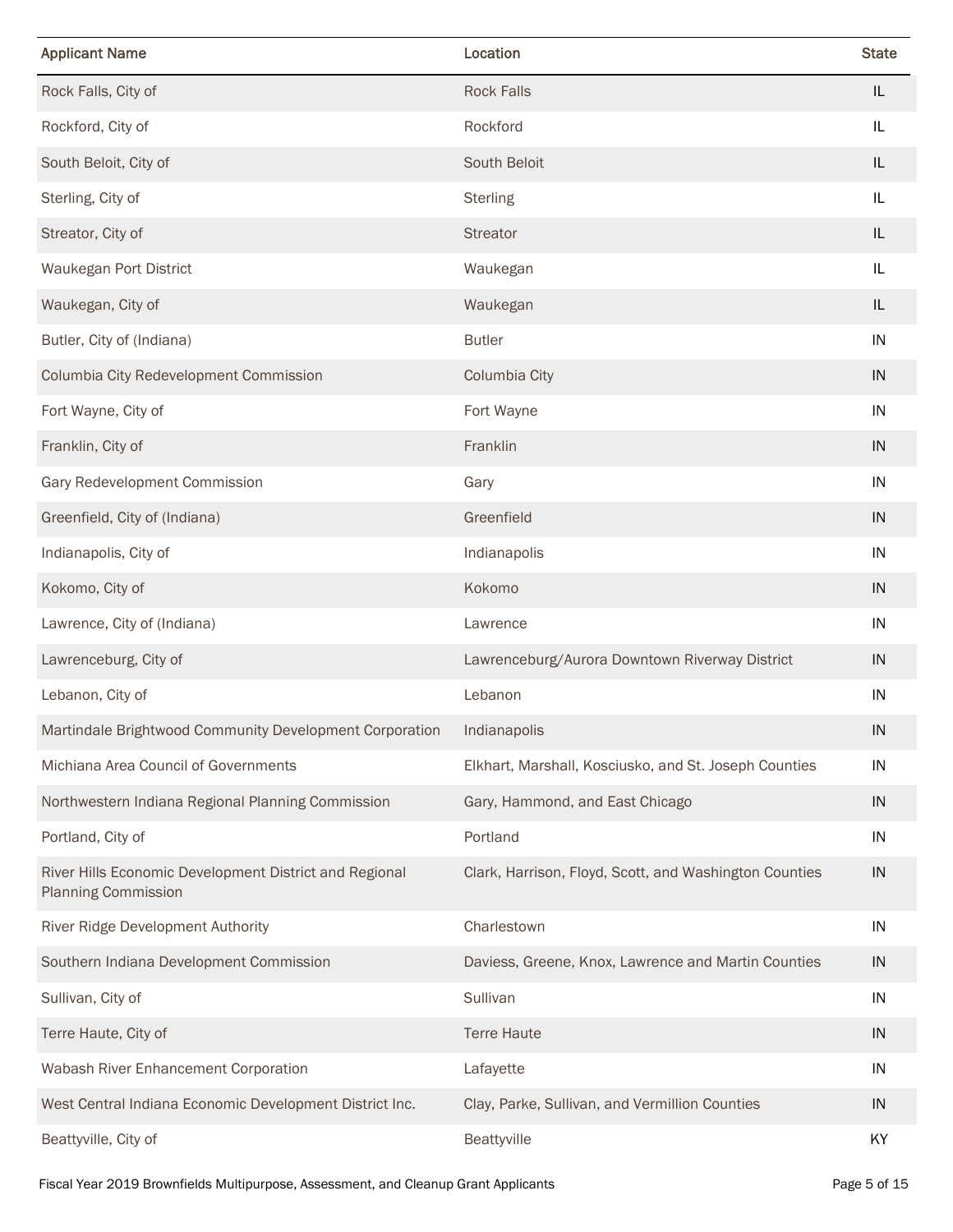| <b>Applicant Name</b>                                          | Location                                                                                                                                                                                                                                                                | <b>State</b> |
|----------------------------------------------------------------|-------------------------------------------------------------------------------------------------------------------------------------------------------------------------------------------------------------------------------------------------------------------------|--------------|
| Frankfort, City of (Kentucky)                                  | Frankfort                                                                                                                                                                                                                                                               | KY           |
| Kentucky Department of Military Affairs                        | Lexington                                                                                                                                                                                                                                                               | KY           |
| Kentucky Steam Heritage Corporation                            | Ravenna                                                                                                                                                                                                                                                                 | <b>KY</b>    |
| Louisville/Jefferson County Metro Government                   | Louisville/Jefferson County Metro Area                                                                                                                                                                                                                                  | KY           |
| Owsley County Alliance for Recreation and Entertainment Inc.   | Booneville                                                                                                                                                                                                                                                              | KY           |
| Paducah, City of                                               | Paducah                                                                                                                                                                                                                                                                 | KY           |
| The Housing Partnership Inc.                                   | Louisville                                                                                                                                                                                                                                                              | KY           |
| Baton Rouge, City of, and Parish of East Baton Rouge           | Baton Rouge, and Parish of East Baton Rouge                                                                                                                                                                                                                             | LA           |
| Monroe, City of (Louisiana)                                    | City of Monroe, City of West Monroe, and Ouachita Parish                                                                                                                                                                                                                | LA           |
| South Central Planning & Development Commission                | Parishes of Assumption, Lafourche St. Charles, St.<br>James, St. John the Baptist, St. mary and terrbonne and<br>the Municipalies of Baldwin, Berwick, Franklin,<br>Gramercy, Golden Meadow, Lockport, Lutcher, Morgan<br>City, Napoleanville, Patterson, and Thibodaux | LA           |
| Amesbury, City of                                              | Amesbury                                                                                                                                                                                                                                                                | <b>MA</b>    |
| Belchertown Economic Development and Industrial<br>Corporation | Belchertown                                                                                                                                                                                                                                                             | MA           |
| Brockton, City of                                              | <b>Brockton</b>                                                                                                                                                                                                                                                         | MA           |
| Chicopee, City of                                              | Chicopee                                                                                                                                                                                                                                                                | MA           |
| East Bridgewater, Town of                                      | East Bridgewater                                                                                                                                                                                                                                                        | МA           |
| Franklin Regional Council of Governments                       | Franklin County                                                                                                                                                                                                                                                         | MA           |
| Gardner Redevelopment Authority                                | Gardner                                                                                                                                                                                                                                                                 | MA           |
| Great Barrington, Town of                                      | <b>Great Barrington</b>                                                                                                                                                                                                                                                 | MA           |
| Lowell, City of                                                | Lowell                                                                                                                                                                                                                                                                  | MA           |
| Lynn, City of                                                  | Lynn                                                                                                                                                                                                                                                                    | MA           |
| Montachusett Regional Planning Commission                      | North Central Massachusetts                                                                                                                                                                                                                                             | MA           |
| North Attleborough, Town of                                    | North Attleborough                                                                                                                                                                                                                                                      | MA           |
| Norton, Town of                                                | Norton                                                                                                                                                                                                                                                                  | MA           |
| Palmer, Town of                                                | Palmer                                                                                                                                                                                                                                                                  | MA           |
| Peabody, City of                                               | Peabody                                                                                                                                                                                                                                                                 | MA           |
| Pittsfield, City of                                            | Pittsfield                                                                                                                                                                                                                                                              | MA           |
| Springfield, City of (Massachusetts)                           | Springfield                                                                                                                                                                                                                                                             | MA           |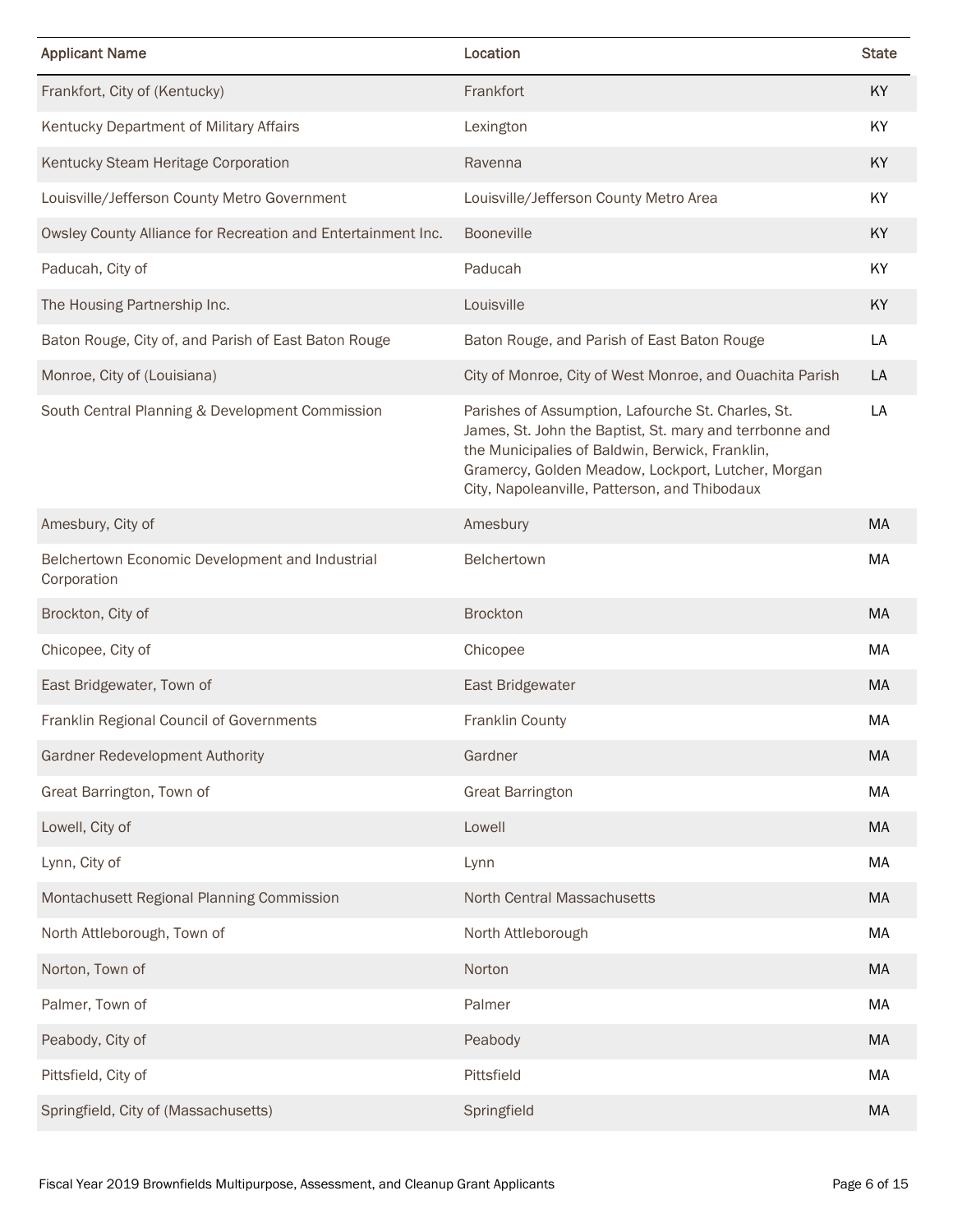| <b>Applicant Name</b>                             | Location                                | <b>State</b> |
|---------------------------------------------------|-----------------------------------------|--------------|
| Taunton, City of                                  | Taunton                                 | MA           |
| Wareham, Town of                                  | Wareham                                 | MA           |
| Pocomoke City                                     | Pocomoke City                           | MD           |
| Bath, City of                                     | <b>Bath</b>                             | <b>ME</b>    |
| Belfast, City of                                  | <b>Belfast</b>                          | ME           |
| Caribou, City of                                  | Caribou                                 | ME.          |
| Children's Museum and Theatre of Maine            | Portland                                | ME           |
| Eastern Maine Development Corporation             | East Millinocket, Searsport, and Hermon | <b>ME</b>    |
| Lewiston, City of                                 | Lewiston                                | ME           |
| Lincoln, Town of (Maine)                          | Lincoln                                 | <b>ME</b>    |
| <b>Maine Port Authority</b>                       | Portland                                | ME           |
| Marble Block Redevelopment Corporation            | <b>Biddeford</b>                        | ME.          |
| Old Town, City of                                 | Old Town                                | ME           |
| Our Katahdin                                      | Millinocket                             | <b>ME</b>    |
| <b>Portland Housing Authority</b>                 | Portland                                | ME           |
| Sanford, City of (Maine)                          | Sanford                                 | ME.          |
| South Portland Housing Development Corporation    | South Portland                          | ME           |
| South Portland, City of                           | South Portland                          | <b>ME</b>    |
| Washington County Council of Governments          | Eastport                                | ME           |
| Washington County Council of Governments          | Machias, Lebuc and Eastport             | ME           |
| <b>Waterfall Arts</b>                             | <b>Belfast</b>                          | ME           |
| Allegan County                                    | <b>Allegan County</b>                   | MI           |
| <b>Barry County</b>                               | <b>Barry County</b>                     | MI           |
| Bay City, City of                                 | <b>Bay City</b>                         | MI           |
| Berrien County Brownfield Redevelopment Authority | <b>Berrien County</b>                   | MI           |
| Detroit, City of                                  | Detroit                                 | MI           |
| <b>Downriver Community Conference</b>             | 19 Downriver Member Communities         | MI           |
| Durand, City of                                   | Durand                                  | MI           |
| Genesee County Land Bank Authority                | Flint                                   | MI           |
| Holland Board of Public Works                     | Holland                                 | MI           |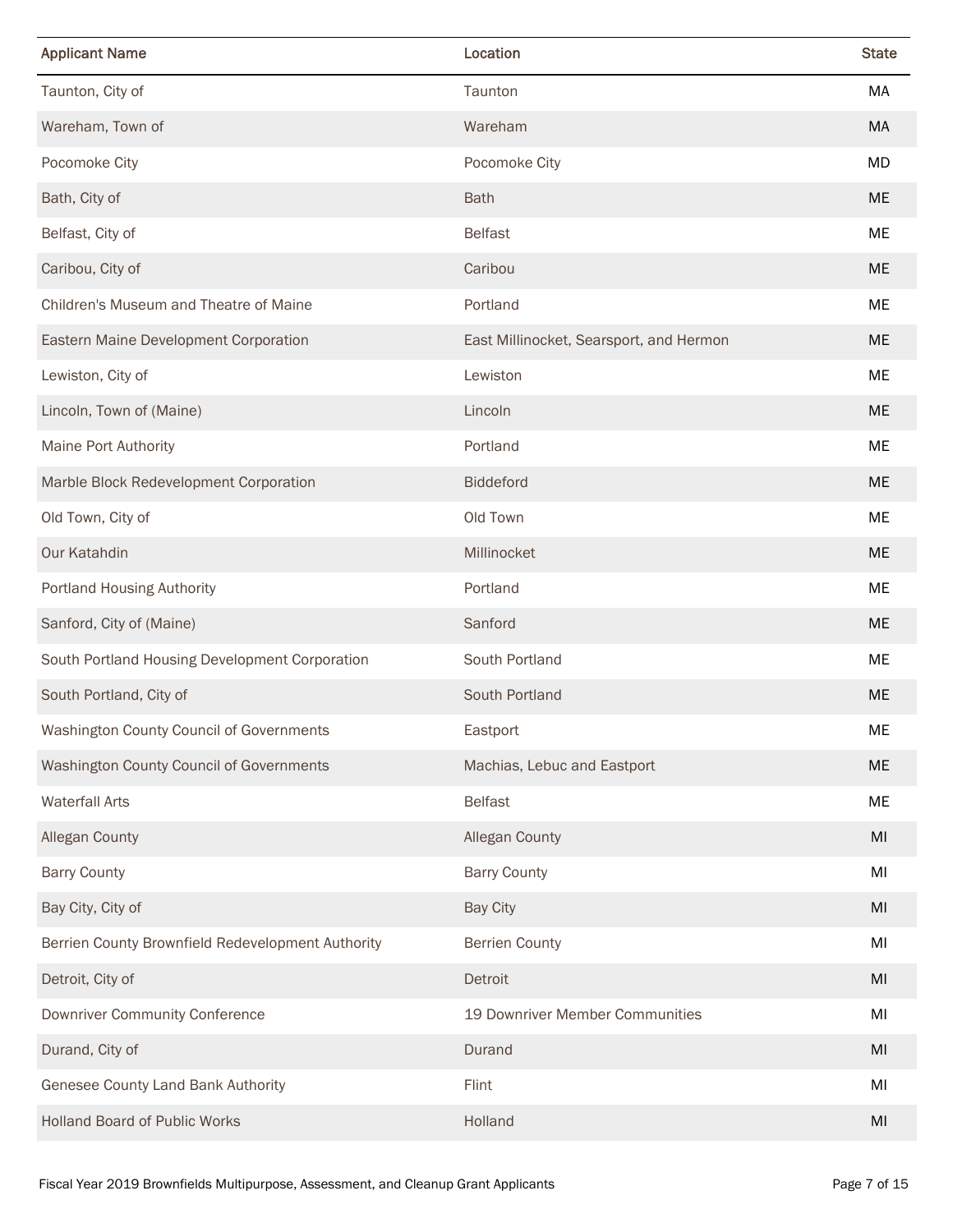| <b>Applicant Name</b>                              | Location                                                                                                                                                                           | <b>State</b> |
|----------------------------------------------------|------------------------------------------------------------------------------------------------------------------------------------------------------------------------------------|--------------|
| Jackson County                                     | Jackson County                                                                                                                                                                     | MI           |
| Kalkaska Brownfield Redevelopment Authority        | Kalkaska                                                                                                                                                                           | MI           |
| Keweenaw Bay Indian Community (KBIC)               | Keweenaw Bay Indian Community L'Anse Reservation,<br>Baraga County                                                                                                                 | MI           |
| Keweenaw Bay Indian Community (KBIC)               | Keweenaw Bay Indian Community L'Anse Reservation,<br>Village of Baraga                                                                                                             | MI           |
| Lansing, City of                                   | Clinton, Eaton, and Ingham Counties                                                                                                                                                | MI           |
| <b>Macomb County</b>                               | <b>Macomb County</b>                                                                                                                                                               | MI           |
| Marquette County (Michigan)                        | <b>Marquette County</b>                                                                                                                                                            | MI           |
| Michigan Department of Environmental Quality       | Flint                                                                                                                                                                              | MI           |
| Michigan Department of Environmental Quality       | losco, Crawford, Ogemaw, and Roscommon Counties                                                                                                                                    | MI           |
| Muskegon, City of                                  | Muskegon                                                                                                                                                                           | MI           |
| Oakland County Brownfield Redevelopment Authority  | Oakland County Brownfield Redevelopment Authority                                                                                                                                  | MI           |
| Ottawa County (Michigan)                           | <b>Ottawa County</b>                                                                                                                                                               | MI           |
| Saginaw Chippewa Indian Tribe of Michigan          | <b>Mount Pleasant</b>                                                                                                                                                              | MI           |
| St. Joseph County                                  | St. Joseph County                                                                                                                                                                  | MI           |
| Wayne County Brownfield Redevelopment Authority    | <b>Wayne County</b>                                                                                                                                                                | MI           |
| Arrowhead Regional Development Corporation         | Aitkin, Carlton, Cook, Itascay,<br>Koochiching, Lake, and St. Louis Counties                                                                                                       | <b>MN</b>    |
| Chaska, , City of                                  | Chaska,                                                                                                                                                                            | <b>MN</b>    |
| Dakota County Community Development Agency         | Dakota County                                                                                                                                                                      | <b>MN</b>    |
| Duluth, City of (Minnesota)                        | Duluth                                                                                                                                                                             | ΜN           |
| <b>Headwaters Regional Development Corporation</b> | Beltrami, Clearwater, Hubbard, Lake of the Woods, and<br><b>Mahnomen Counties</b>                                                                                                  | <b>MN</b>    |
| Hennepin County                                    | <b>Hennepin County</b>                                                                                                                                                             | <b>MN</b>    |
| Leech Lake Band of Ojibwe                          | Leech Lake Reservation, North Central Minnesota                                                                                                                                    | <b>MN</b>    |
| Saint Paul Port Authority                          | St. Paul                                                                                                                                                                           | MN           |
| Virginia, City of                                  | Itasca County cities Coleraine, Bovey, and Keewatin;<br>Saint Louis County cities Chisholm, Cook, Eveleth,<br>Virginia, Gilbert, Aurora, Biwabik, Hoyt Lakes, Babbitt,<br>and Ely. | <b>MN</b>    |
| Washington County Community Development Agency     | <b>Washington County</b>                                                                                                                                                           | <b>MN</b>    |
| Meramec Regional Planning Commission               | Phelps, Pulaski, Maries, Osage, Gasconade, Crawford,<br>Dent, and Washington Counties                                                                                              | <b>MO</b>    |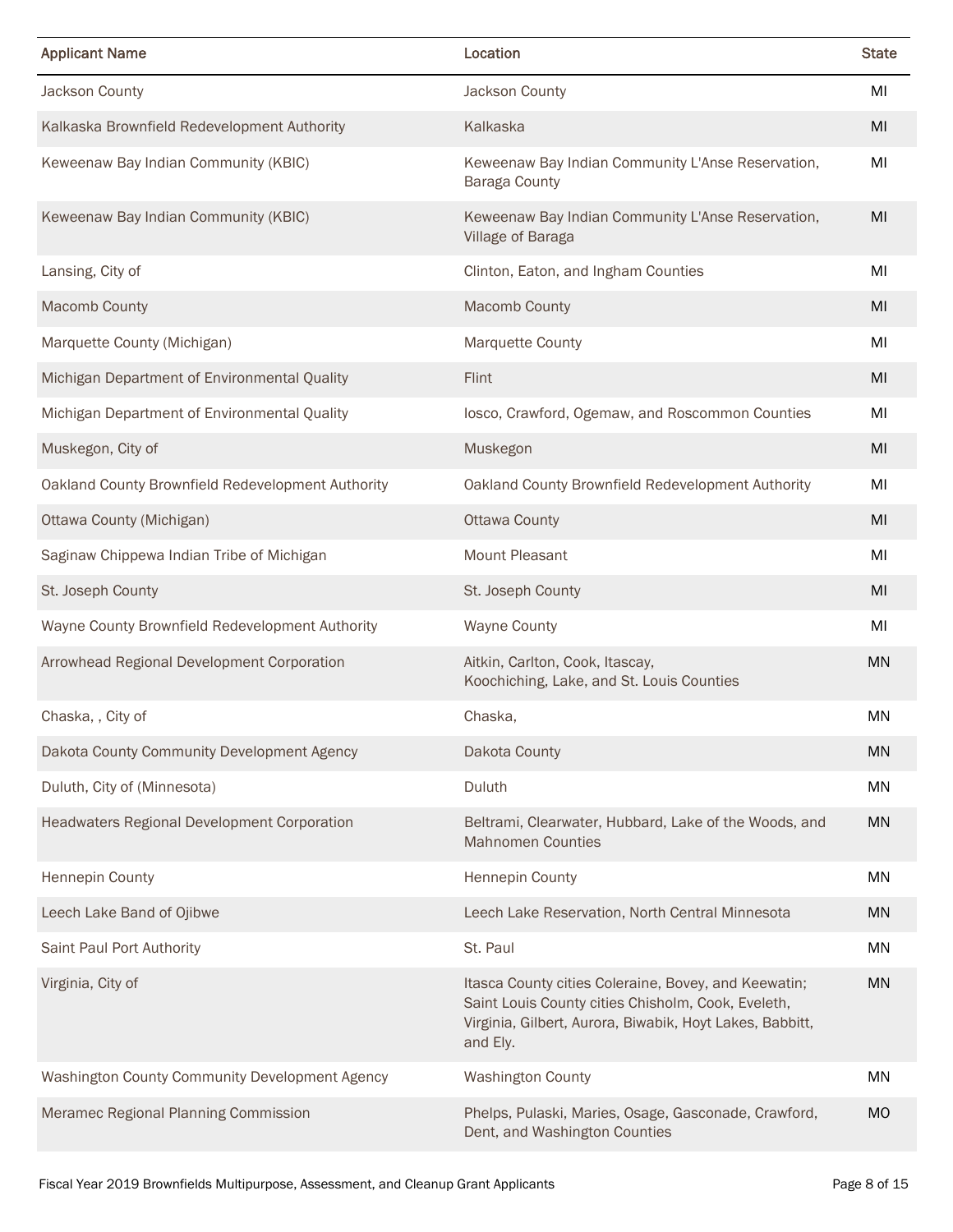| <b>Applicant Name</b>                                                                         | Location                                                                                                                                 | <b>State</b> |
|-----------------------------------------------------------------------------------------------|------------------------------------------------------------------------------------------------------------------------------------------|--------------|
| Mid-America Regional Council                                                                  | Kansas City, MO; Jackson County, MO; and Kansas City,<br>KS                                                                              | MO           |
| Brookhaven, City of                                                                           | <b>Brookhaven</b>                                                                                                                        | <b>MS</b>    |
| Gautier, City of                                                                              | Gautier                                                                                                                                  | MS           |
| Greenville, City of (Mississippi)                                                             | Greenville                                                                                                                               | <b>MS</b>    |
| Hernando, City of                                                                             | Hernando                                                                                                                                 | <b>MS</b>    |
| Mississippi Combine                                                                           | Philadelphia                                                                                                                             | <b>MS</b>    |
| Natchez, City of                                                                              | Natchez                                                                                                                                  | MS           |
| North Central Planning and Development District                                               | Attala, Carroll, Holmes, Grenada, Leflore, Montgomery<br>and Yalobusha Counties                                                          | <b>MS</b>    |
| South Delta Planning and Development District Inc.                                            | City of Rosedale, City of Moorhead, City of Rolling Fork,<br>and Town of Isola                                                           | <b>MS</b>    |
| Southern Mississippi Planning and Development District                                        | Southern Mississippi Planning and Development District                                                                                   | <b>MS</b>    |
| Three Rivers Planning and Development District Inc.                                           | Cities of New Albany, Pontotoc, and Tupelo; Counties of<br>Calhoun, Chickasaw, Itawamba, Lafayetter, Lee,<br>Monroe, Pontotoc, and Union | MS           |
| Vicksburg, City of                                                                            | Vicksburg                                                                                                                                | <b>MS</b>    |
| West Point Consolidated School District                                                       | Cedar Bluff                                                                                                                              | <b>MS</b>    |
| Yazoo City, City of                                                                           | <b>Yazoo</b>                                                                                                                             | <b>MS</b>    |
| Bozeman, City of                                                                              | <b>Bozeman</b>                                                                                                                           | МT           |
| Fort Belknap Community Economic Development Corporation                                       | Fort Belknap Indian Reservation                                                                                                          | MT           |
| Fort Peck Assiniboine and Sioux Tribes                                                        | Fort Peck Indian Reservation, Northeast Corner of<br>Montana                                                                             | MT           |
| Jefferson County (Montana)                                                                    | Jefferson County                                                                                                                         | MT           |
| Jefferson Local Development Corporation                                                       | <b>Boulder</b>                                                                                                                           | МT           |
| Missoula County                                                                               | <b>Missoula County</b>                                                                                                                   | МT           |
| North Central Montana Economic Development District dba<br>Sweetgrass Development Corporation | Blackfeet Reservation and Glacier and Toole Counties,<br>MT                                                                              | MT           |
| <b>Carteret County</b>                                                                        | <b>Carteret County</b>                                                                                                                   | <b>NC</b>    |
| Drexel, Town of                                                                               | Drexel                                                                                                                                   | <b>NC</b>    |
| Duplin County Economic Development Commission                                                 | <b>Duplin County</b>                                                                                                                     | <b>NC</b>    |
| Gastonia, City of                                                                             | Gastonia                                                                                                                                 | <b>NC</b>    |
| <b>Graham County</b>                                                                          | <b>Graham County</b>                                                                                                                     | <b>NC</b>    |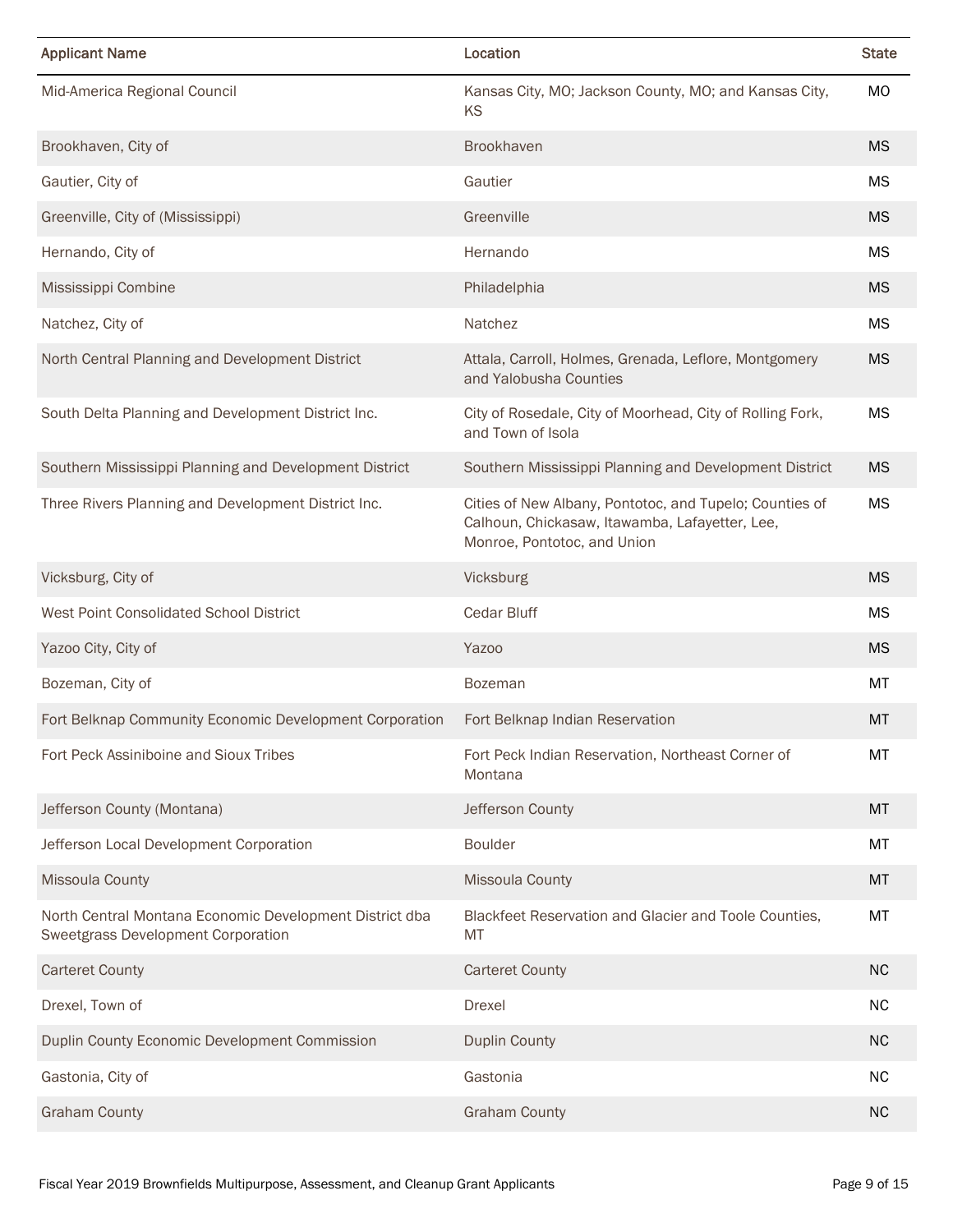| <b>Applicant Name</b>                                  | Location                                                                                                                                           | <b>State</b> |
|--------------------------------------------------------|----------------------------------------------------------------------------------------------------------------------------------------------------|--------------|
| Greensboro, City of (North Carolina)                   | Greensboro                                                                                                                                         | <b>NC</b>    |
| Havelock, City of                                      | Havelock                                                                                                                                           | <b>NC</b>    |
| Hickory, City of                                       | Hickory                                                                                                                                            | <b>NC</b>    |
| Laurinburg, City of                                    | City of Laurinburg and Scotland County                                                                                                             | <b>NC</b>    |
| Louisburg, Town of                                     | Louisburg                                                                                                                                          | <b>NC</b>    |
| <b>Mainspring Conservation Trust</b>                   | Franklin                                                                                                                                           | <b>NC</b>    |
| Newton, City of                                        | Newton                                                                                                                                             | <b>NC</b>    |
| Pilot Mountain, Town of                                | <b>Pilot Mountain</b>                                                                                                                              | <b>NC</b>    |
| Princeton, Town of                                     | Town of Princeton, Town of Pine Level, and Johnstown<br>County                                                                                     | <b>NC</b>    |
| Salisbury, City of (North Carolina)                    | Salisbury                                                                                                                                          | <b>NC</b>    |
| Triangle J Council of Governments                      | Towns of Fuquay, Wke Forest, Weendell, and Selma                                                                                                   | <b>NC</b>    |
| <b>Upper Coastal Plain Council of Governments</b>      | Roanoke and Littleton                                                                                                                              | <b>NC</b>    |
| Souris Basin Planning Council                          | Bottineau, Burke, McHenry, Mountrail, Renville, Pierce<br>and Ward counties, the City of Minot, and the Fort<br><b>Berthold Indian Reservation</b> | ND           |
| <b>Three Affiliated Tribes</b>                         | Fort Berthold Indian Reservation, Western North Dakota                                                                                             | <b>ND</b>    |
| Turtle Mountain Band of Chippewa Indians               | Belcourt                                                                                                                                           | <b>ND</b>    |
| Southeast Nebraska Development District                | Nebraska City and Lancaster County                                                                                                                 | <b>NE</b>    |
| Nashua Regional Planning Commission                    | Nashua and Milford                                                                                                                                 | <b>NH</b>    |
| Newport, Town of                                       | Newport                                                                                                                                            | <b>NH</b>    |
| <b>Strafford Regional Planning Commission</b>          | NH-125 Corridor Between the Cities of Milton and<br>Rochester                                                                                      | <b>NH</b>    |
| Upper Valley Lake Sunapee Regional Planning Commission | <b>Claremont and Lebanon</b>                                                                                                                       | <b>NH</b>    |
| Walpole, Town of                                       | Walpole                                                                                                                                            | <b>NH</b>    |
| Cooper's Ferry Partnership                             | Camden                                                                                                                                             | <b>NJ</b>    |
| Gloucester City, New Jersey (City of)                  | Gloucester City, New Jersey                                                                                                                        | NJ           |
| <b>Gloucester Township</b>                             | <b>Gloucester Township</b>                                                                                                                         | NJ           |
| Hainesport Township                                    | Hainesport Township                                                                                                                                | NJ           |
| Jersey City Redevelopment Agency                       | <b>Jersey City</b>                                                                                                                                 | NJ           |
| Jersey City, City of                                   | Jersey City                                                                                                                                        | <b>NJ</b>    |
| Newark, City of (New Jersey)                           | Newark                                                                                                                                             | NJ           |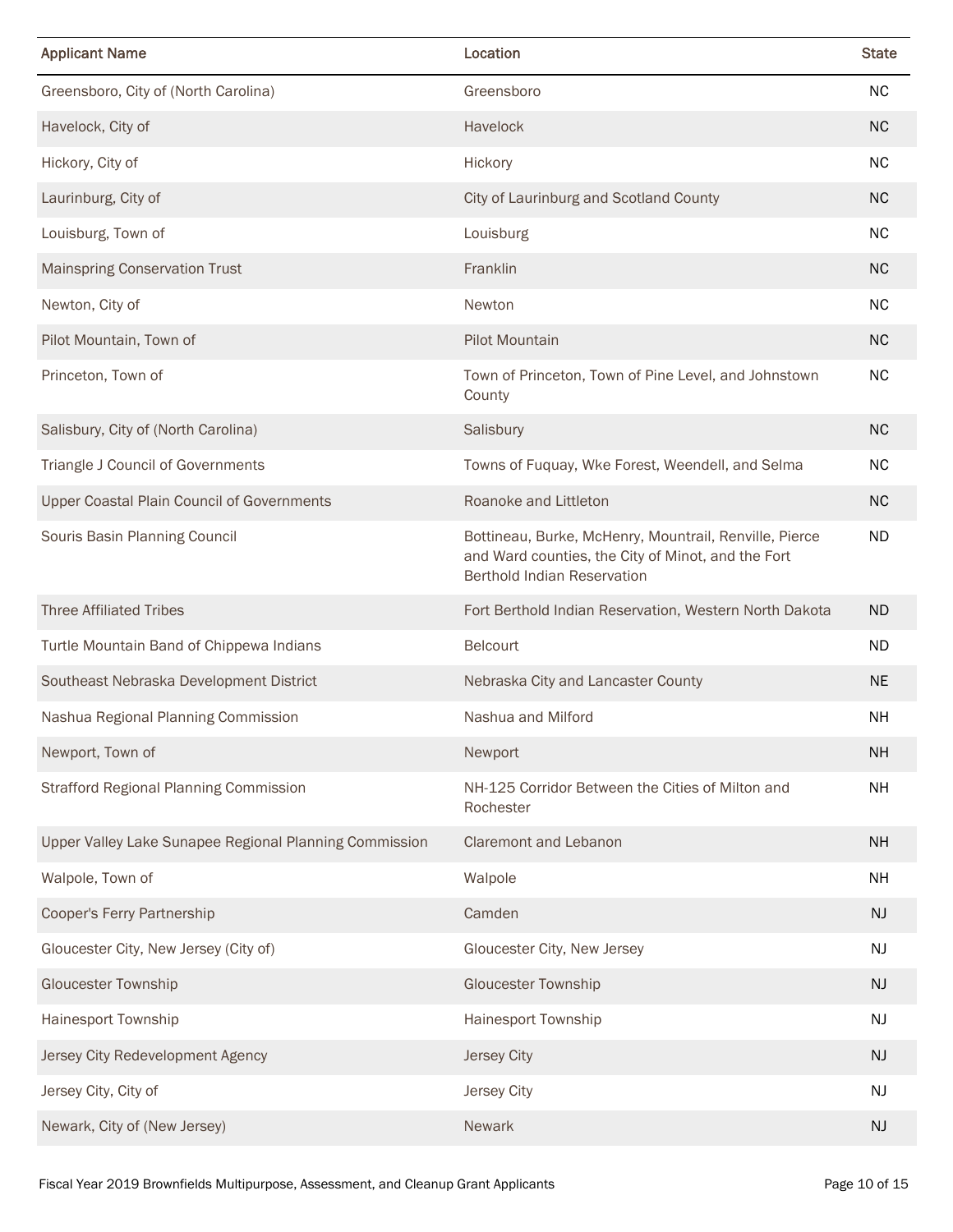| <b>Applicant Name</b>                                                       | Location                                                                               | <b>State</b> |
|-----------------------------------------------------------------------------|----------------------------------------------------------------------------------------|--------------|
| Vineland, City of                                                           | Vineland                                                                               | <b>NJ</b>    |
| <b>Bernalillo County</b>                                                    | <b>Bernalillo County</b>                                                               | <b>NM</b>    |
| Farmington, City of                                                         | Farmington                                                                             | <b>NM</b>    |
| New Mexico Environment Department                                           | <b>Western New Mexico</b>                                                              | <b>NM</b>    |
| Western Nevada Development District                                         | Pershing County, City of Lovelock, and mine-scarred<br>lands throughout Western Nevada | <b>NV</b>    |
| Broome County Industrial Development Agency                                 | <b>Broome County</b>                                                                   | <b>NY</b>    |
| Cayuga County                                                               | Cayuga County                                                                          | <b>NY</b>    |
| Glens Falls, City of                                                        | <b>Glens Falls</b>                                                                     | <b>NY</b>    |
| Gloversville, City of                                                       | Gloversville                                                                           | <b>NY</b>    |
| <b>Greater Syracuse Property Development Corporation</b>                    | City of Syracuse, Village of Solvay, Village of Marcellus                              | <b>NY</b>    |
| Greenwich, Village of                                                       | Greenwich                                                                              | <b>NY</b>    |
| Ithaca, City of                                                             | Ithaca                                                                                 | <b>NY</b>    |
| Northfield Community Local Development Corporation of<br>Staten Island Inc. | Staten Island                                                                          | <b>NY</b>    |
| Oneida County                                                               | Oneida County                                                                          | <b>NY</b>    |
| Rome, City of (New York)                                                    | Rome                                                                                   | <b>NY</b>    |
| St. Lawrence County                                                         | St. Lawrence County                                                                    | <b>NY</b>    |
| Sullivan County Land Bank                                                   | Village of Monticello                                                                  | <b>NY</b>    |
| Troy Local Development Corporation                                          | <b>Troy</b>                                                                            | <b>NY</b>    |
| Utica, City of                                                              | Utica                                                                                  | <b>NY</b>    |
| Wayne County (New York)                                                     | <b>Wayne County</b>                                                                    | <b>NY</b>    |
| Ashtabula County Port Authority                                             | Ashtabula County                                                                       | OH           |
| Barberton, City of                                                          | Barberton                                                                              | OH           |
| Community Improvement Corporation of Cuyahoga Falls                         | Cuyahoga Falls                                                                         | OH           |
| Cuyahoga County Land Reutilization Corporation                              | Cuyahoga County                                                                        | OH           |
| Eco-Friendly Jobs Employment and Training LLC                               | Cuyahoga County                                                                        | OH           |
| Euclid, City of                                                             | Euclid                                                                                 | OH           |
| Lake County Ohio Port and Economic Development Authority                    | Lake County                                                                            | OH           |
| Lawrence Economic Development Corporation                                   | Ironton and Hanging Rock                                                               | OH           |
| Lorain County                                                               | Lorain County                                                                          | OH           |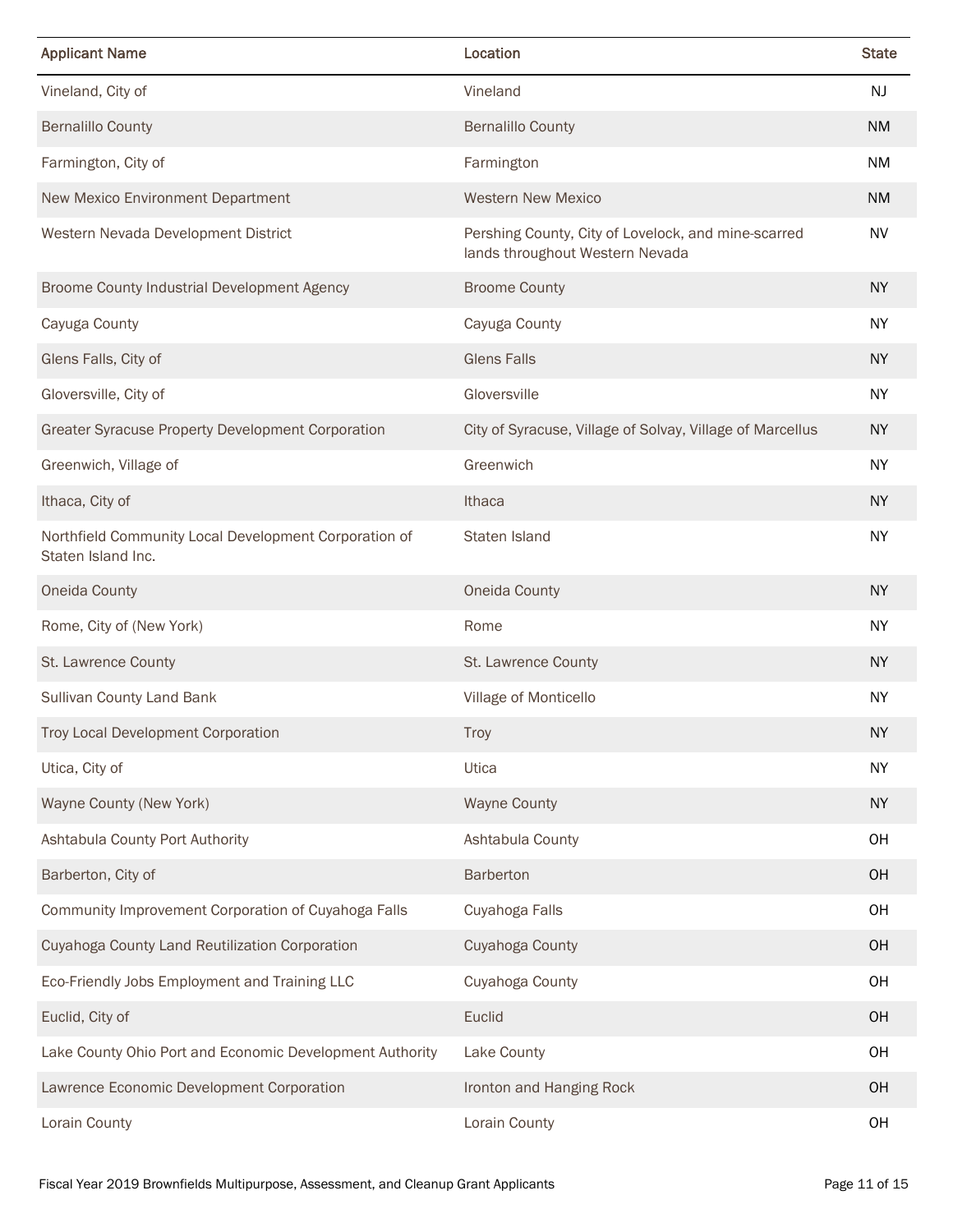| <b>Applicant Name</b>                                                | Location                                          | <b>State</b> |
|----------------------------------------------------------------------|---------------------------------------------------|--------------|
| Lorain County Land Reutilization Corporation                         | Lorain                                            | <b>OH</b>    |
| Lorain Port Authority                                                | Lorain                                            | <b>OH</b>    |
| Maumee Valley Planning Organization                                  | Defiance and Henry Counties                       | <b>OH</b>    |
| Perry County                                                         | Perry County                                      | <b>OH</b>    |
| Port of Greater Cincinnati Development Authority dba The Port        | Hamilton County, including the City of Cincinnati | <b>OH</b>    |
| Richland County Land Reutilization Corporation                       | Mansfield                                         | OH           |
| Salem, City of (Ohio)                                                | Salem                                             | <b>OH</b>    |
| Summit County Land Reutilization Corporation                         | <b>Summit County</b>                              | OH           |
| <b>West Creek Conservancy</b>                                        | Cleveland                                         | <b>OH</b>    |
| Cheyenne and Arapaho Tribes of Oklahoma                              | Concho                                            | OK           |
| Choctaw Nation of Oklahoma                                           | <b>Choctaw Nation in Talihina</b>                 | <b>OK</b>    |
| Oklahoma City, City of                                               | Oklahoma City                                     | <b>OK</b>    |
| Tulsa, City of                                                       | Tulsa                                             | <b>OK</b>    |
| Beaverton, City of                                                   | <b>Beaverton</b>                                  | 0R           |
| Coquille Indian Tribe/MithIhKwuh Economic Development<br>Corporation | North Bend                                        | <b>OR</b>    |
| <b>Harney County</b>                                                 | City of Burns and Town of Hines in Harney County  | 0R           |
| Metro                                                                | Washington, Multomah, and Clackamas Counties      | 0R           |
| <b>Oregon State University</b>                                       | <b>Bend</b>                                       | <b>OR</b>    |
| <b>Prosper Portland</b>                                              | Portland                                          | <b>OR</b>    |
| Allentown, City of                                                   | Allentown                                         | PA           |
| Dauphin County Redevelopment Authority                               | Dauphin County                                    | PA           |
| Earth Conservancy                                                    | Hanover Township                                  | PA           |
| Economic Progress Alliance of Crawford County                        | Meadville                                         | PA           |
| Erie County Industrial Development Authority                         | Erie County                                       | PA           |
| Lackawanna County                                                    | Lackawanna County                                 | <b>PA</b>    |
| Montgomery County Redevelopment Authority                            | Borough of Pottstown                              | PA           |
| North Side Industrial Development Company                            | <b>Allegheny County</b>                           | PA           |
| Penn-Northwest Development Corporation                               | <b>Cities of Sharon and Farrell</b>               | PA           |
| Philadelphia Redevelopment Authority                                 | Philadelphia                                      | <b>PA</b>    |
| Redevelopment Authority of the City of Harrisburg                    | Harrisburg                                        | PA           |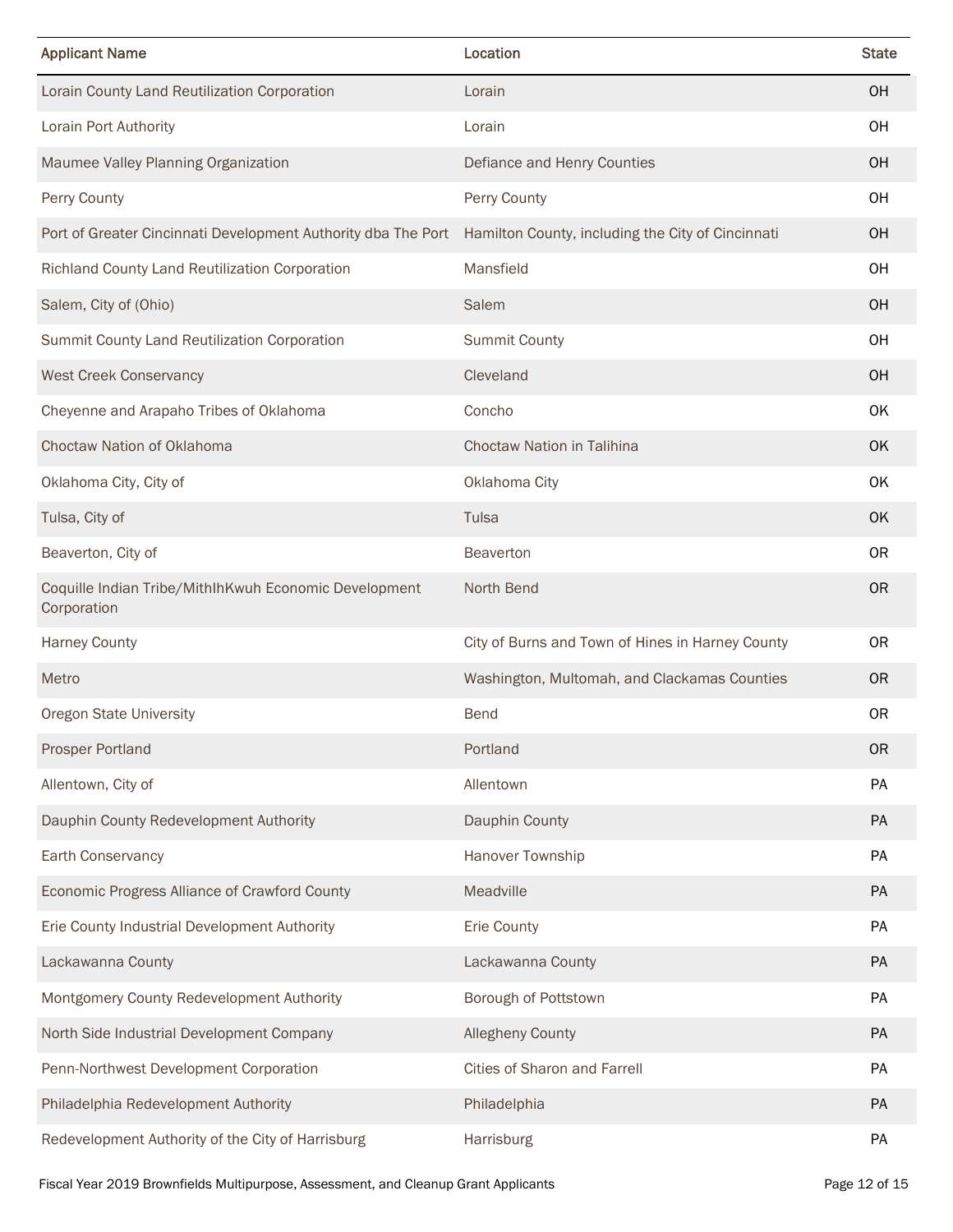| <b>Applicant Name</b>                            | Location                                                                                                                                      | <b>State</b> |
|--------------------------------------------------|-----------------------------------------------------------------------------------------------------------------------------------------------|--------------|
| Cayey, Municipality of                           | Cayey                                                                                                                                         | <b>PR</b>    |
| Centro para la Reconstruccion del Habitat, Inc.  | San Juan and Aguas Buenas                                                                                                                     | <b>PR</b>    |
| Naranjito, Municipality of                       | Naranjito                                                                                                                                     | <b>PR</b>    |
| Toa Alta, Municipality of                        | Toa Alta                                                                                                                                      | <b>PR</b>    |
| Westerly, Town of                                | Westerly                                                                                                                                      | RI           |
| What Cheer Flower Farm                           | Providence                                                                                                                                    | RI           |
| Woonsocket, City of                              | Woonsocket                                                                                                                                    | RI           |
| Anderson County (South Carolina)                 | <b>Anderson County</b>                                                                                                                        | SC           |
| Anderson, City of (South Carolina)               | Anderson                                                                                                                                      | <b>SC</b>    |
| <b>Butler Heritage Foundation</b>                | Hartsville                                                                                                                                    | <b>SC</b>    |
| Camden, , City of (South Carolina)               | Camden                                                                                                                                        | <b>SC</b>    |
| Cayce, City of                                   | Cayce                                                                                                                                         | <b>SC</b>    |
| Columbia, City of (South Carolina)               | Columbia                                                                                                                                      | <b>SC</b>    |
| Easley, City of                                  | Easley                                                                                                                                        | <b>SC</b>    |
| Florence, City of (South Carolina)               | Florence                                                                                                                                      | <b>SC</b>    |
| Johnston, Town of                                | Johnston                                                                                                                                      | <b>SC</b>    |
| Mauldin, City of                                 | Mauldin                                                                                                                                       | <b>SC</b>    |
| Newberry County                                  | Newberry County, City of Newbery                                                                                                              | SC           |
| Rock Hill Economic Development Corporation       | Rock Hill                                                                                                                                     | SC           |
| Rock Hill, City of                               | Rock Hill                                                                                                                                     | SC           |
| Spartanburg, City of                             | Spartanburg                                                                                                                                   | <b>SC</b>    |
| Bolivar, City of                                 | <b>Bolivar</b>                                                                                                                                | <b>TN</b>    |
| <b>Campbell County</b>                           | Campbell County, Anderson County, and City of Rocky<br>Top                                                                                    | <b>TN</b>    |
| Chattanooga Area Regional Council of Governments | Walker and Dade Counties in Georgia; and Bledsoe,<br>Bradley, Grundy, Hamilton, Marion, McMinn, Rhea, and<br>Sequatchie Counties in Tennessee | <b>TN</b>    |
| Chattanooga, City of                             | Chattanooga                                                                                                                                   | <b>TN</b>    |
| Columbia, City of (Tennessee)                    | Columbia                                                                                                                                      | <b>TN</b>    |
| Elizabethton, City of                            | Elizabethton                                                                                                                                  | <b>TN</b>    |
| Greater Nashville Regional Council               | Clarksville and Ashland City                                                                                                                  | <b>TN</b>    |
| Johnson City, City of                            | Johnson City                                                                                                                                  | <b>TN</b>    |

Fiscal Year 2019 Brownfields Multipurpose, Assessment, and Cleanup Grant Applicants Page 13 of 15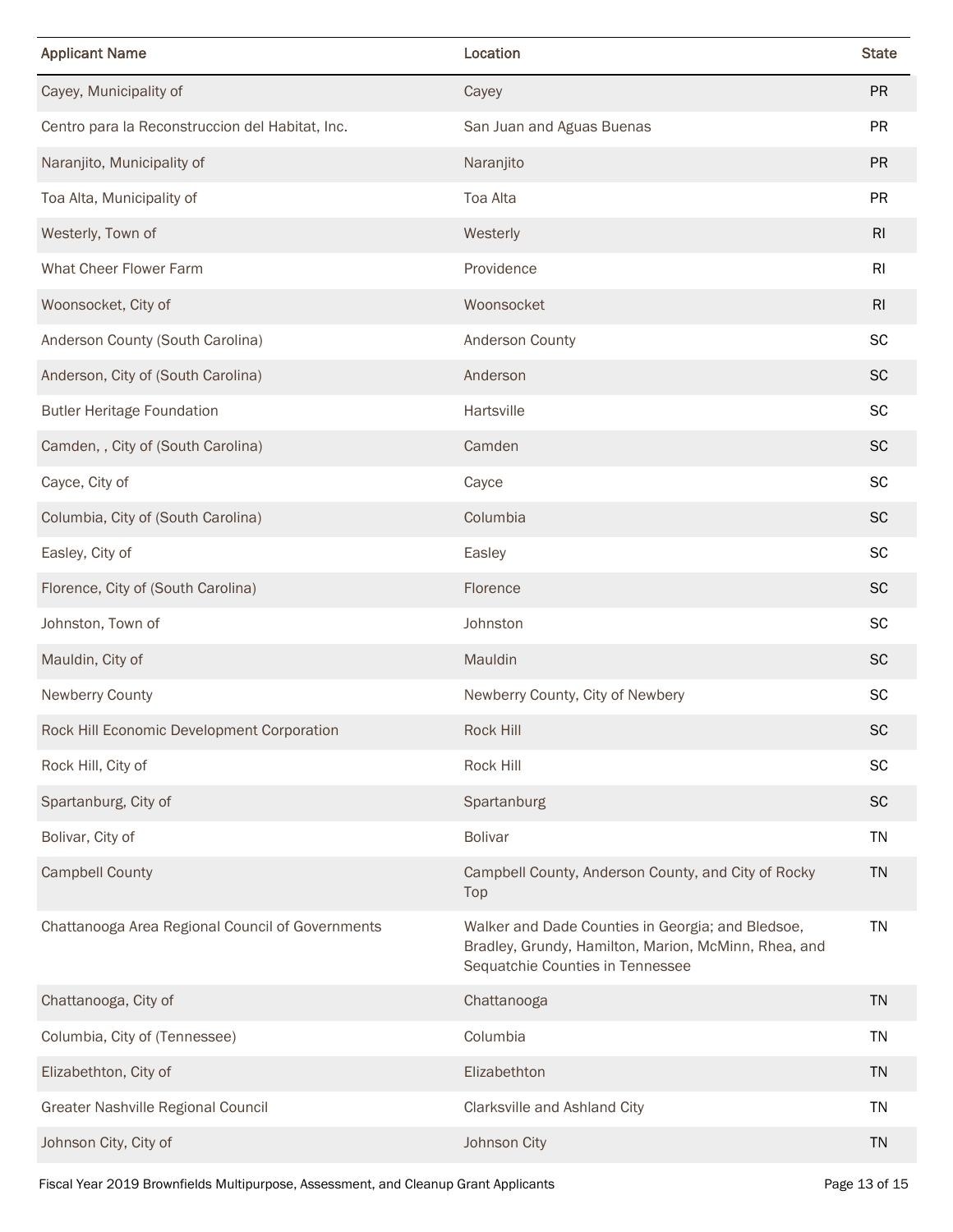| <b>Applicant Name</b>                             | Location                                                      | <b>State</b> |
|---------------------------------------------------|---------------------------------------------------------------|--------------|
| <b>Memphis Tilth</b>                              | Memphis                                                       | TN           |
| Woodland Community Land Trust                     | Clearfork Valley in the Counties of Campbell and<br>Claiborne | <b>TN</b>    |
| Dallas, City of                                   | <b>Dallas</b>                                                 | <b>TX</b>    |
| El Paso Downtown Management District              | El Paso                                                       | <b>TX</b>    |
| Gatesville, City of                               | Gatesville                                                    | TX           |
| <b>Grayson County Junior College District</b>     | <b>Grayson County</b>                                         | <b>TX</b>    |
| <b>Harris County</b>                              | <b>Harris County</b>                                          | TX           |
| Texarkana, City of (Texas)                        | Texarkana                                                     | <b>TX</b>    |
| Orem, City of                                     | Orem                                                          | UT           |
| Salt Lake County                                  | Salt Lake County                                              | UT           |
| Bluefield, Town of                                | Town of Bluefield and City of Bluefield                       | VA           |
| Danville, City of                                 | Danville                                                      | <b>VA</b>    |
| LENOWISCO Planning District Commission            | Lee, Wise, Dickenson, and Scott Counties                      | VA           |
| Martinsville, City of (Virginia)                  | Martinsville                                                  | <b>VA</b>    |
| Nature Conservancy                                | Cedars Area of Lee County near Jonesville                     | VA           |
| Richmond, City of (Virginia)                      | Richmond                                                      | <b>VA</b>    |
| Vinton, Town of                                   | Vinton                                                        | VA           |
| Waynesboro, City of                               | Waynesboro                                                    | VA           |
| Williamsburg, City of                             | Williamsburg                                                  | VA           |
| Bennington County Industrial Corporation          | <b>Bennington County</b>                                      | VT           |
| <b>Brattleboro Development Credit Corporation</b> | <b>Brattleboro</b>                                            | VT           |
| Brattleboro, Town of                              | <b>Brattleboro</b>                                            | VT           |
| Central Vermont Regional Planning Commission      | Washington County and three towns in Orange County            | VT           |
| Northwest Regional Planning Commission            | St. Albans City and Richford                                  | VT           |
| Rutland Regional Planning Commission              | Rutland                                                       | VT           |
| Two Rivers-Ottauquechee Regional Commission       | Hartford, Randolph, and Bradford                              | VT           |
| Windham Regional Commission                       | Windham, Bennington, and Windsor Counties                     | VT           |
| Confederated Tribes of the Colville Reservation   | Okanogan and Ferry Counties                                   | <b>WA</b>    |
| <b>Mason Conservation District</b>                | Mason County                                                  | <b>WA</b>    |
| Olympia, City of                                  | Olympia                                                       | <b>WA</b>    |